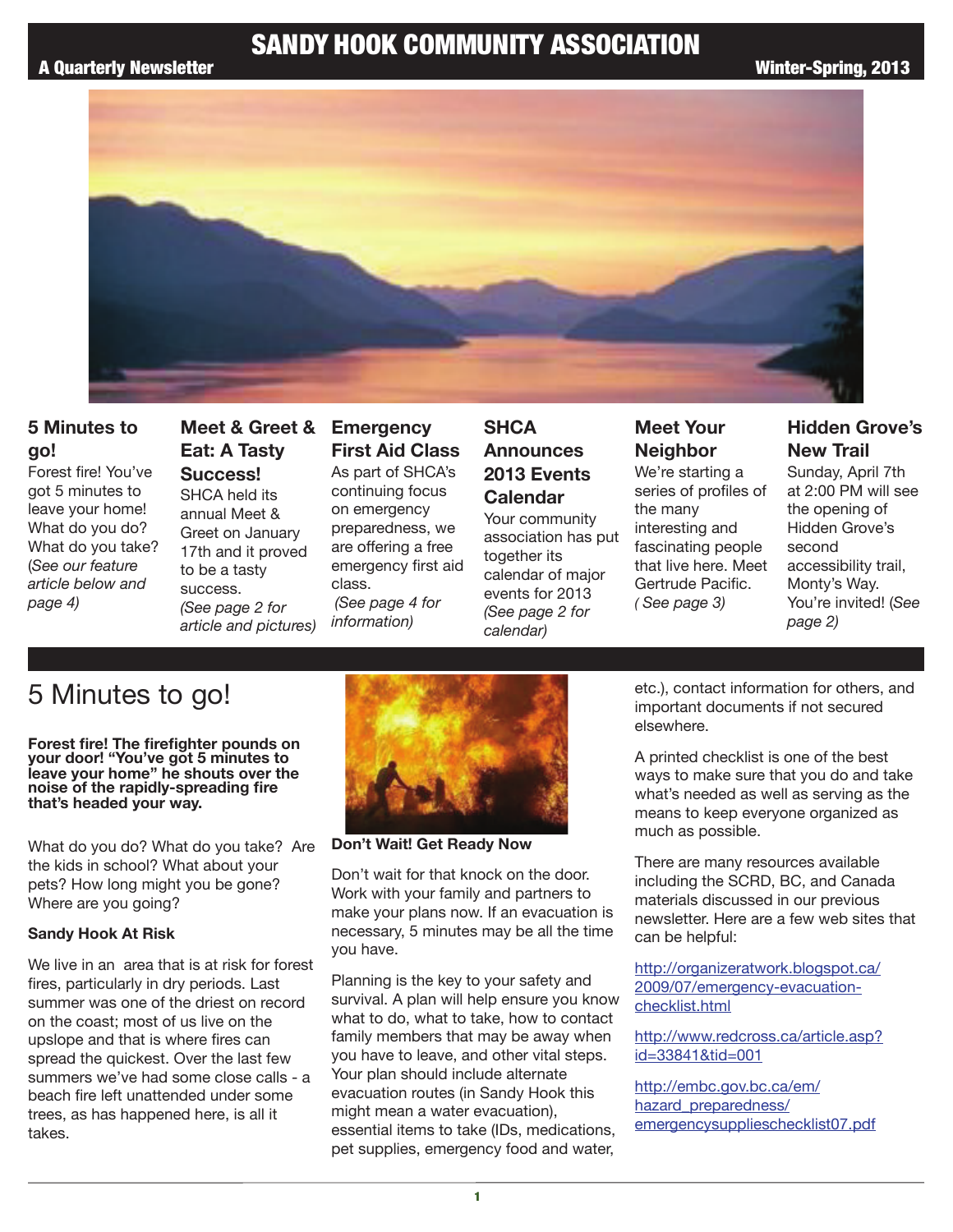# **Meet and Greet and Eat: A Tasty Success!**

On January 17th SHCA held its annual Meet and Greet

at the home of Board member Valerie Nash. Over 30 Sandy Hook residents attended, many



bringing pot luck dishes for everyone to share. Among the many tasty treats were: rumaki, meatballs, chips and dips, tuna casserole, open face sandwiches, lasagna,



Caesar salad, cookies, and New Jerseystyle hot subs.

Door prizes were also awarded to anyone who signed up for **SHCA** 

membership that evening. These included a book of all of Shakespeare's works, handmade pottery, collector's mugs, and, in keeping with SHCA's disaster preparedness program for 2013, an emergency kit.

**While** there was no formal program, Board President Gray Waddell welcomed



everyone and Disaster Preparedness

Committee Chair SuSan Soux explained the ongoing volunteer door-to-door survey of resources and skills available that could be useful for a natural disaster. She reminded residents that neighbor helping neighbor is the most effective way to meet the consequences of a disaster, especially when all other emergency resources are not available. If you have questions about the survey, Susan can be reached at susansoux@gmail.com.

#### **SHCA Board Announces 2013 Calendar**

 Your Sandy Hook Community Association has announced the calendar of major events for 2013 so you can plan on participating in our key activities. Mark your calendars now!

#### **Wednesday, April 17 to Friday, May 17**

Call for Nominations for 2013 - 2014 SHCA Board. Nominations should be submitted on the Board information form, which will be provided upon request, and should be sent to the SHCA **Secretary** 

euegenescanlan@mac.com

#### **Friday, May, 17 by 6:00 PM**

SHCA Board nominations due.

#### **Thursday, June 20, 7:00 PM - 9:00 PM**

SHCA Annual general meeting at the Sechelt Arts Center.

#### **Saturday, July 13, 9:00 AM - 1:00 PM**

Sandy Hook Annual Yard

Sale. More

information available soon.

#### **Thursday, August 8 4:00 PM - 7:00 PM**

**SHCA** Annual Picnic. Food and fun for everyone. Information

will be available as we get closer to the date.

### **Date to be Announced**

SHCA Emergency First Aid class (free), Location to be announced

# **Hidden Grove: "Monty's Way" Upcoming Major Event April 7, 2:00 PM**

The Sechelt Groves Society has announced that it will be opening Phase 2 of its

accessibility trails project. "Monty's Way", a new accessible trail, is named for the beloved and wellknown Sandy Hook pooch who recently passed away.



Opening events include:

- A special dog day. Bring your dog for the opening ceremonies and a walk through a dog's paradise (hundreds of magnificent trees).
- **\*** The SPCA will be there to support the event.
- \* A very special guest MC.
- \* A well-known community member and his dog who will together cut the ribbon.

After the event you will be among those taking the first official trip on Monty's Way (dots on the map below).



For those of you not familiar with Hidden Grove, this treasure is just across the street from the entrance to Sandy Hook. A dedicated team of volunteers first led the fight to preserve the Grove and then developed a network of trails, parking, and a shelter with trail maps and other information for visitors. Hidden Grove and its development were originally carried out by a committee of the Sandy Hook Community Association, which subsequently was incorporated as the Sechelt Groves Society, a tax-exempt organization supported by donations of individuals, companies, and government agencies. For more information please visit their web site at:

www.secheltgroves.com

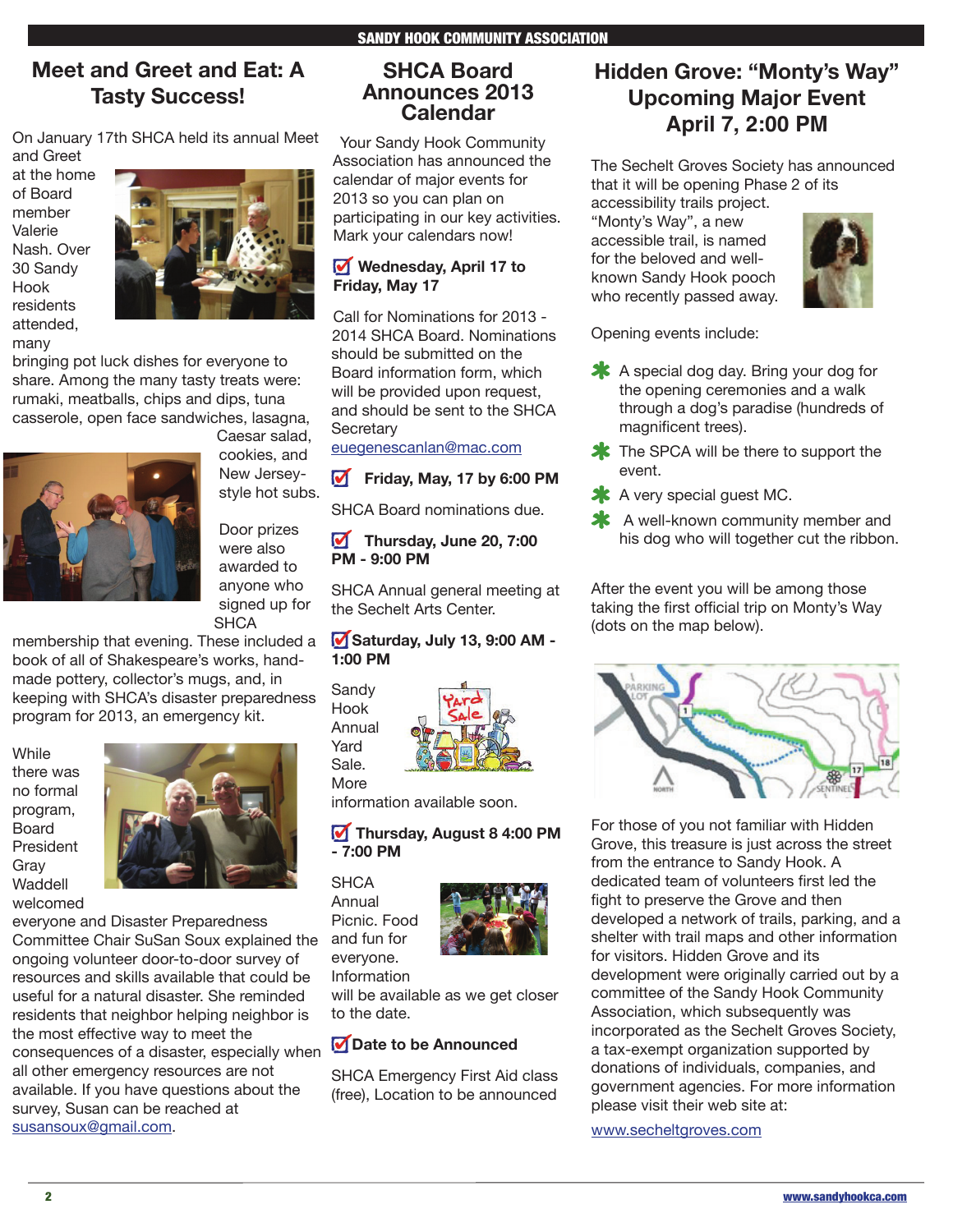# **Meet Your Neighbor: Gertrude Pacific**

*Editor's note:*

*Sandy Hook is fortunate to have many interesting and creative people living here. Your neighbor might be an artist, a retired military officer, a working mom, a author, a leader in his or her profession, a teacher, or have one of dozens of other backgrounds and stories to tell.*

*This issue of the SHCA quarterly newsletter begins our series "Meet Your Neighbor". We hope that we will be able to profile one Sandy Hook resident in each future issue. The profile might feature a long-time Sandy Hook resident, or someone who has only recently moved here. He or she might be old or young, working or retired, a Canadian or someone from elsewhere, or any of the other possibilities that make up our diverse and fascinating community.* 

*if you know someone you would like us to profile, or you would like to be considered as the subject of a profile, please notify the SHCA Board secretary at: euegenscanlan@mac.com, or drop us a note on the SHCA website listed at the bottom of the page.*

*Now it's time to meet Gertrude Pacific.*

## **Profile: A Sandy Hook Classic**



**Gertrude Pacific**

#### SANDY HOOK COMMUNITY ASSOCIATION

- **※ A magnificent grizzly bear** relaxes and looks out at you. Behind its head is a golden halo, possibly in a Romanesque or Renaissance style. But look more carefully. Is that really a halo or is it a wheel of chance – maybe the sainted bear is facing an uncertain future.
- **※ A quiet trail winds through** the Sechelt Heritage Forest and the Hidden Grove, Sandy Hook's pride and joy. Around you are huge old growth trees, the remains of their less fortunate cousins, giant ferns, wetlands, and other sights all too rare in the lumbered groves elsewhere.

What do all of these scenes have in common? The answer is Gertrude Pacific, long-time Sandy Hook resident, artist, environmentalist, and activist. Like many Sandy Hook residents, Gertrude's story is varied and fascinating. And here are only a few highlights.Gertrude is a professional artist, with her talent expressed through watercolors, oil painting, drawing, and egg tempera. Her artistic career can be said to date back to when she was six years old and her father taught her to paint scenes in clamshells to sell at a roadside stand. Unable to find an arts program at any Canadian university, she enrolled at the University of Washington in Seattle where she received her B.A. and M.F.A. degrees. Initially living in a rural setting, Gertrude's art works centered on scenes of fields and rural splendor. Returning to Seattle, art reflected her urban environment, including the paintings of a deserted Interstate 5 returning to nature. During this period she also worked as the Curator of Design in a natural history museum where she designed exhibits as well various publications. Gertrude also spent eight years in Los Angeles, where she learned two skills that would benefit her later: activism and the Spanish language. Already well known in the arts community, Gertrude and her husband Michael Davidson searched for an area where they could live the lifestyle they wanted: breath-taking scenery and people having similar creative interests. Like many of us, it was a friend of a friend who introduced Gertrude and

Michael to Sechelt and Sandy Hook, and they moved here in 1993. They immediately appreciated the friendly people and the natural setting – it would have been an easy time to sit back and enjoy an idyllic life.But this was not their way of doing things. Gertrude's artwork took on an even stronger environmental approach and continued to show both the natural world and the dark side that threatens it. Tempera paintings now include her "Wild Animal Saints", works that always include both a depiction of the animal and a subtle clue to the threats to its existence. Other works focus on the need to support biodiversity and the remaining natural forests that exist near us, such as Hidden Grove. Soon after their arrival, Gertrude served on the Board of the Sandy Hook Community Association which strongly supported efforts to enhance the Davis Brook estuary as well as the Sechelt Heritage Forest, an area of adjacent land that was increasingly under threat of logging and even possible development in the early 1990's . Gertrude and others from Sandy Hook led the fight to save this area as an example of a primeval forest for hikers and nature lovers. Gertrude's role was so critical that the central hiking trail was named the 'Gertrude Pacific Main Trail' by the Sandy Hook Community Association. Gertrude and Michael also emerged as leaders by proposing the "Inland Seaside Corridors" for protection, along with the salmon runs in Angus Creek through the "Spawn to be Wild" campaign [named by Michael). Hidden Grove, a jewel of the Sunshine Coast, was also the result of the work of many dedicated volunteers over the last decade; trail builders of great dedication and daring, many meetings around the table, contacts with interested parties on the Sunshine Coast and the Sechelt District Council. Gertrude and Michael continue their activism through art, volunteering, and involvement with the Sandy Hook community. Her interests have, over time, expanded to include dancing and singing but her enthusiasm for our treasured natural environment, Sandy Hook, art, and protection of the environment through activism are an example for all of us. Gertrude Pacific – a Sandy Hook classic!